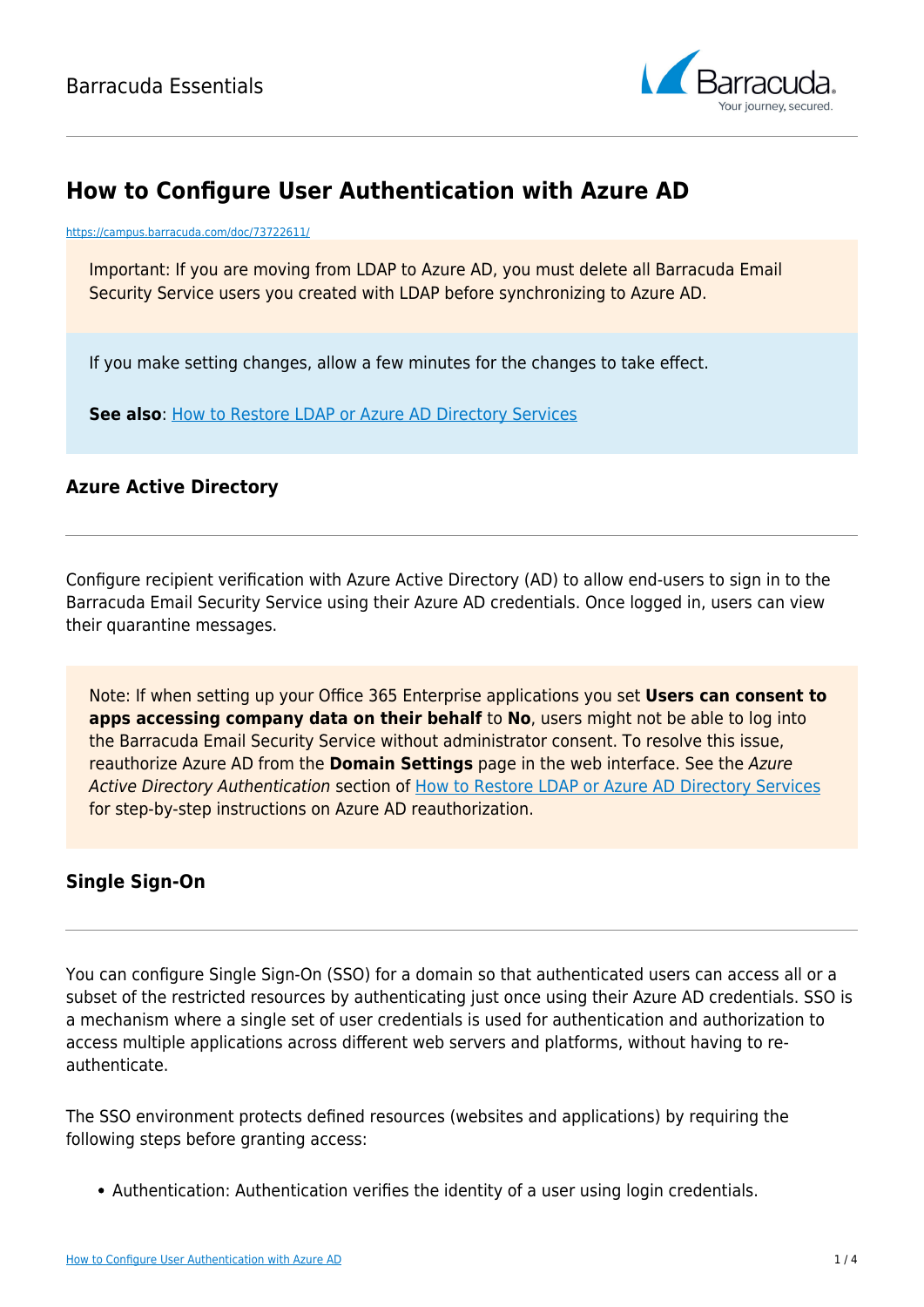

Authorization: Authorization applies permissions to determine if this user may access the requested resource.

## **Set Up Azure AD Authorization**

Complete the steps in this section for each domain you want to synchronize with your Azure AD directory.

- 1. Log into [https://login.barracudanetworks.com/](https://login.barracudanetworks.com/auth/login/) using your account credentials, and click **Email Security** in the left pane.
- 2. Click **Domains**, and click **Edit** in the **Settings** column for the desired domain.
- 3. In the **Domains > Domain Settings** page, scroll to the **Directory Services** section, and select **Azure AD**, and click **Save Changes** at the top of the page.
- 4. Scroll down to the **Status** section, and click **Authorize**.
- 5. The **Authorize Azure AD** dialog box displays. Click **Continue**.
- 6. When prompted, log into your Microsoft Office 365 account using your administrator credentials.
- 7. In the **Authorization** page, click **Accept** to authorize the Barracuda Email Security Service to connect to your Azure AD directory.
- 8. In the Barracuda Email Security Service **Domain Settings** page, the **Status** field displays as **Active**; the **Authorized Account** and **Authorization Date** display below the status:

| <b>Directory Services</b> |                                                                                                                     |
|---------------------------|---------------------------------------------------------------------------------------------------------------------|
|                           | You can use either Azure AD or LDAP directory services to enable single sign on and synchronization of users lists. |
| <b>Type</b>               | ◯ LDAP ⓒ Azure AD ⓒ None                                                                                            |
| <b>Status</b>             | (Revoke Authorization)<br>Active                                                                                    |
|                           | Authorized Account: organizationname.info                                                                           |
|                           | Authorization Date: 3/28/2018, 11:44:24 AM                                                                          |

- 9. Click **Sync Now** to add your Azure AD users to the Barracuda Email Security Service. This will do a full synchronization with your Azure AD directory.
- 10. The synchronization progress displays; allow the process to complete.
- 11. In the **Synchronization Options** section, select **Synchronize Automatically**. When selected, the Barracuda Email Security Service automatically synchronizes with your Azure AD directory every 15 minutes and adds/updates your users. If you encounter sync issues, such as new users not being properly synced between your Azure AD directory and the Barracuda Email Security Service user list, click **Sync Now** to manually synchronize the Barracuda Email Security Service with your Azure AD directory.

If you select **Manual**, you must click **Sync Now** to synchronize the Barracuda Email Security Service with your Azure AD directory and add/update users.

12. To use SSO, click **Yes** for **Enable Single Sign On**. Once enabled, users are prompted to log in to their Microsoft Office 365 account when accessing their messages in the Barracuda Email Security Service.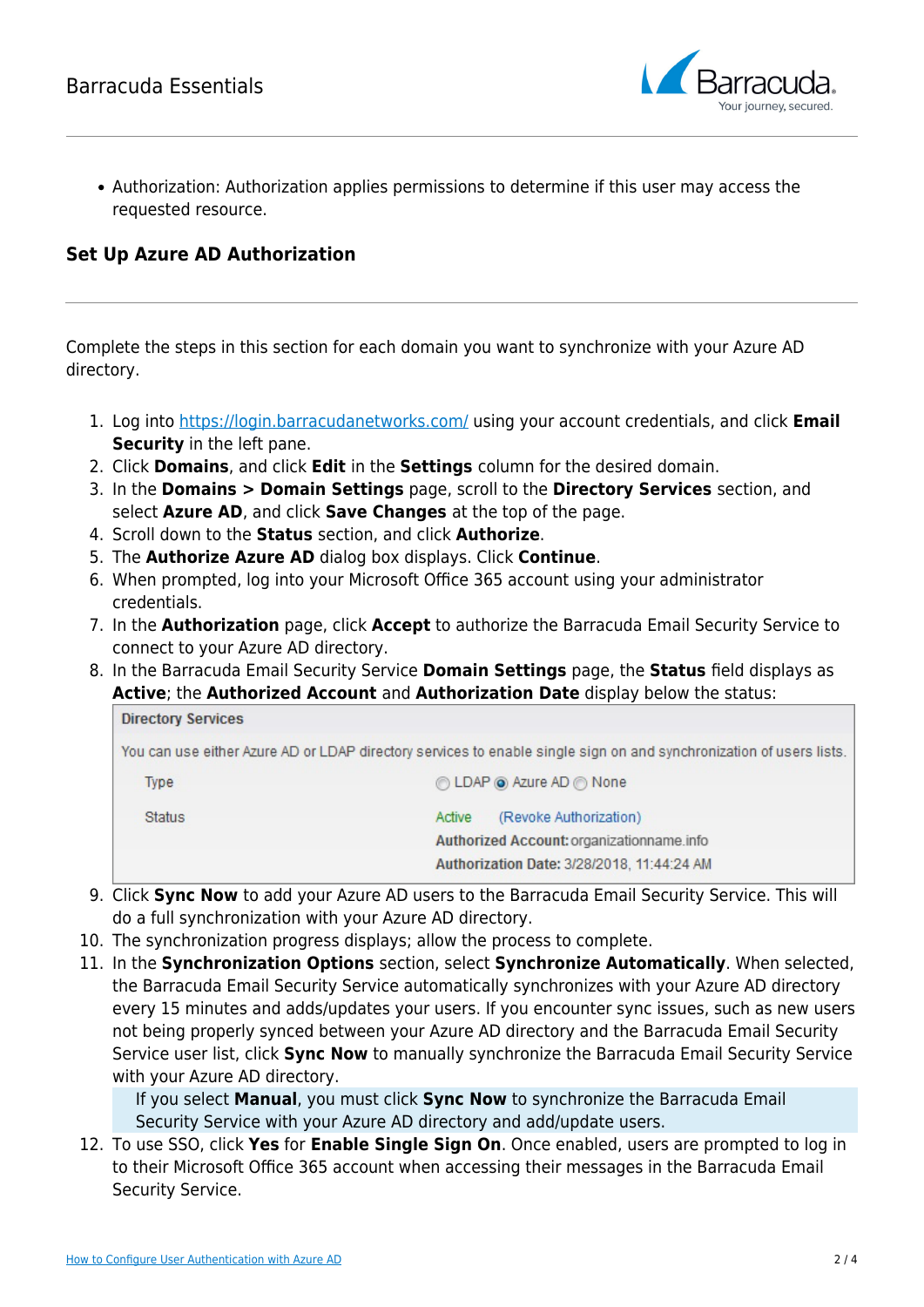

13. To use the **Test Azure AD Configuration Settings** section, enter a valid email address in the **Testing Email Address** field to test your Azure AD settings.

#### 14. Click **Test Settings**.

| <b>Directory Services</b>                                                                                           |                                                                                                             |
|---------------------------------------------------------------------------------------------------------------------|-------------------------------------------------------------------------------------------------------------|
| You can use either Azure AD or LDAP directory services to enable single sign on and synchronization of users lists. |                                                                                                             |
| <b>Type</b>                                                                                                         | $\bigcirc$ LDAP $\bigcirc$ Azure AD $\bigcirc$ None                                                         |
| <b>Status</b>                                                                                                       | (Revoke Authorization)<br>Active<br><b>Authorized Account:</b><br>Authorization Date: 3/13/2020, 3:51:37 PM |
| <b>Directory Options</b>                                                                                            |                                                                                                             |
| <b>Synchronization Options</b>                                                                                      | ◯ Synchronize Automatically ⓒ Manual<br><b>Sync Now</b><br>Sync finished at 3/13/2020,                      |
| Enable Single Sign On                                                                                               | $\circledcirc$ Yes $\circledcirc$ No                                                                        |
| <b>Test Azure AD Configuration Settings</b>                                                                         |                                                                                                             |
| <b>Testing Email Address:</b>                                                                                       |                                                                                                             |
|                                                                                                                     | For testing Azure AD settings only. Enter a valid primary email address.                                    |
|                                                                                                                     | <b>Test Settings</b>                                                                                        |

15. Click **Save** at the top of the page to save your settings and return to the **Domains** page.

If you previously set up LDAP authentication with your Barracuda Email Security Service account, your settings are not lost when you select **Azure AD** for a selected domain. Note, however, turning off Azure AD disables SSO and new users are not synchronized but recipient verification continues to function. For more information, see [How to Restore LDAP or Azure AD](http://campus.barracuda.com/doc/75695275/) [Directory Services](http://campus.barracuda.com/doc/75695275/).